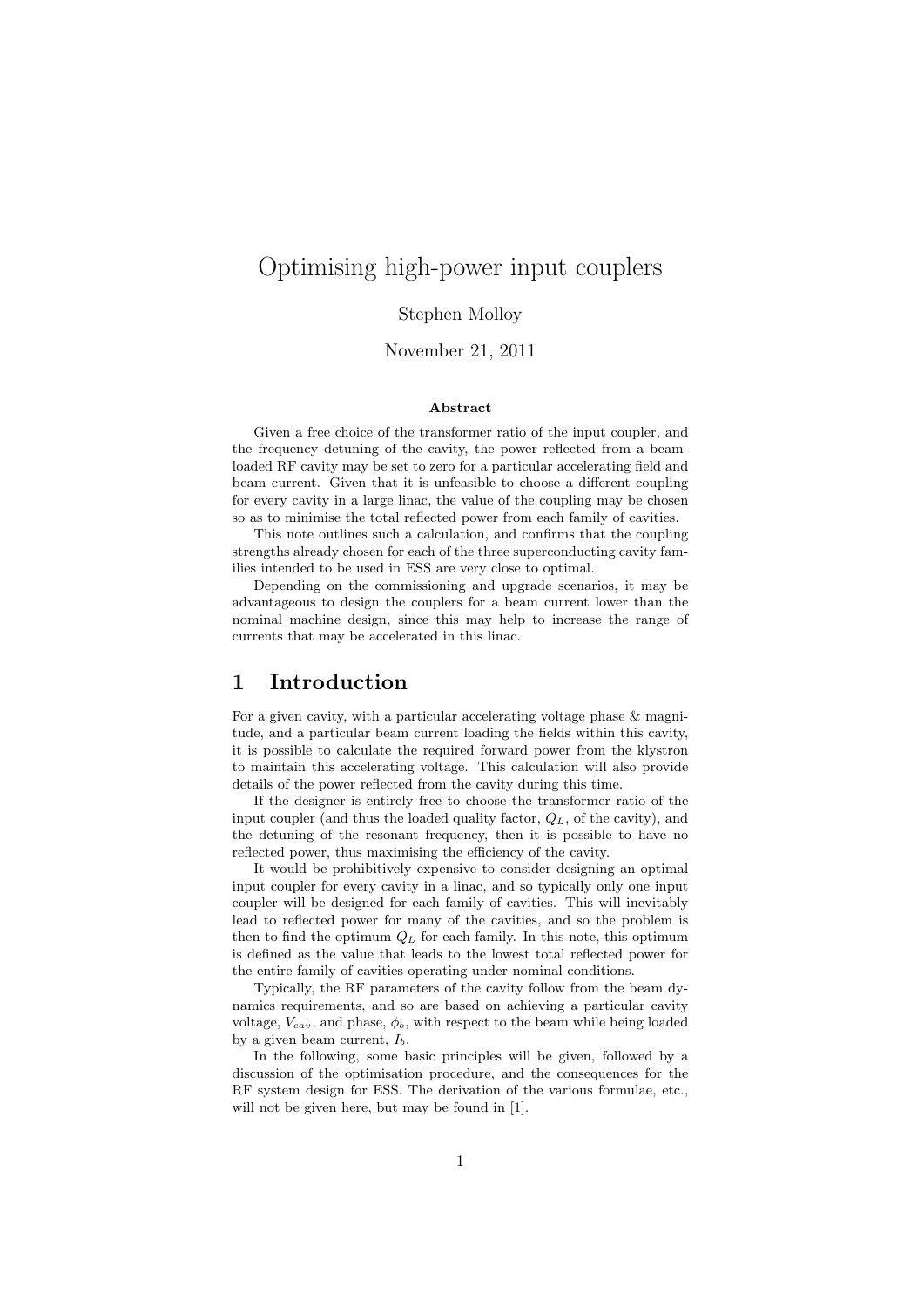# 2 Cavity detuning

The amplitude & phase of the voltage excited in the cavity depend on the difference between the frequency of the RF from the power source,  $\omega$ , and the resonant frequency of the cavity,  $\omega_0$ . Given the shunt impedance,  $R_L = \left(\frac{R}{Q}\right) Q_L$ , of the cavity, it can be shown that the phase difference,  $\Psi$ , and amplitude,  $V$ , of the excited signal are,

$$
\tan\left(\Psi\right) = Q_L \left(\frac{\omega_0}{\omega} - \frac{\omega}{\omega_0}\right) \tag{1}
$$

$$
V = \frac{R_L I}{\sqrt{1 + \tan^2(\Psi)}}\tag{2}
$$

Note that the current,  $I$ , in equation 2 may be the current of the beam, in which case the voltage is that excited by the passage of the beam, or it may be the current in the coupler, in which case the voltage is that excited by the RF power source. In the case of a beam-induced voltage, it is important to consider the transit-time factor of the cavity [2] when calculating the shunt impedance.

Given a small frequency difference,  $\Delta \omega = (\omega_0 - \omega)$ , equation 1 may be approximated as,

$$
\tan(\Psi) = 2Q_L \frac{\Delta \omega}{\omega} \tag{3}
$$

### 3 Vector calculations

Since the voltages present in a cavity are specified by their amplitude and phase, it is convenient to represent them as having complex amplitude. This allows them to be depicted as vectors in an Argand diagram.

Zero phase will be chosen such that the beam current,  $\vec{I}_b$ , is in the negative real direction. The cavity voltage will, therefore, be a vector rotated by  $\phi_b$  anti-clockwise from the positive real axis.

Due to the detuning of the cavity, the beam voltage vector,  $\vec{V}_b$ , will have a phase difference of  $\Psi$  from  $\vec{I}_b$ , and an amplitude given by equation  $\mathcal{D}$ 

## 4 Input voltage

In order to achieve the desired cavity voltage vector,  $\vec{V}_{cav}$ , the power generator must supply a voltage vector,  $\vec{V}_g$ , that depends on the beam induced voltage,  $\vec{V}_b$ .

$$
\vec{V}_{cav} = \vec{V}_g + \vec{V}_b \tag{4}
$$

The generator voltage,  $V_g$ , is excited by applying a "forward voltage",  $\vec{V}_{for}$ , from the power source. On resonance (i.e.  $\Delta \omega = 0$ ),  $\vec{V}_{g} = 2\vec{V}_{for}$ . In general, however, the vector trigonometry leads to a more complex expression,

$$
\vec{V}_{for} = \vec{V}_{g} \frac{\sin(\Psi)}{\sin(\pi - 2\Psi)} \exp(-\Psi i)
$$
\n(5)

Here,  $i = \sqrt{-1}$ , and the complex exponential serves to rotate the vector by the value specified by the detuning of the cavity. This rotation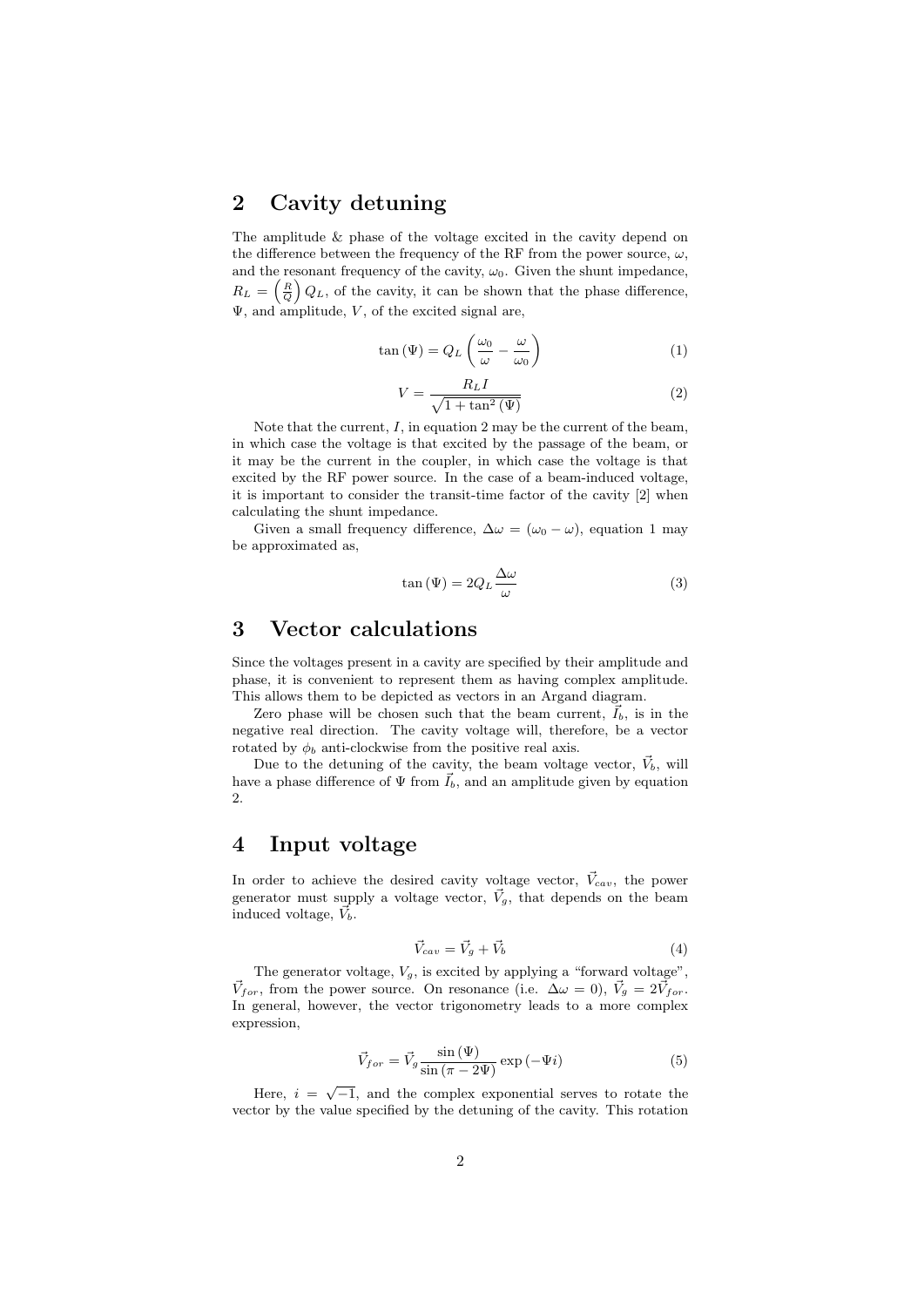is negative since  $\vec{V}_{for}$  is the exciting voltage, and thus the rotation should be positive when moving from  $\vec{V}_{for}$  to  $\vec{V}_{g}$ .

Given this input voltage,  $\vec{V}_{for}$ , and the resultant voltage present in the cavity,  $\vec{V}_{cav}$ , it is then a simple matter to calculate the voltage reflected,  $\vec{V}_{ref}$ , from the cavity back to the power source.

$$
\vec{V}_{cav} = \vec{V}_{for} + \vec{V}_{ref}
$$
\n(6)

# 5 Examples

The previous calculations were done for a series of different cavity parameters, and the results are presented below.



Figure 1: Vector diagram for the various signals within a cavity. No detuning, and a poorly designed input coupler.

Figure 1 shows the signals for a cavity with no detuning (i.e.  $\omega_0 = \omega$ ), and with a poorly optimised input coupler  $(Q_L = 5 \times 10^5)$ , whereas the optimal,  $Q_{Lopt} = 7.117 \times 10^5$ .

It can be seen that the generator voltage,  $\vec{V}_g$ , is twice that of the forward voltage,  $\vec{V}_{for}$ , due to the lack of a detuning angle. In addition, the beam current,  $\vec{I}_b$ , and the beam induced voltage,  $\vec{V}_b$ , lie in the same direction.

The reflected power in this case is 4% of the forward power.

Figure 2 shows the signals for a cavity identical to that in figure 1, but with a poorly chosen value for the detuning frequency. It can now be seen that  $I_{b}$  and  $\vec{V}_{b}$  are out of phase, as are  $\vec{V}_{for}$  and  $\vec{V}_{g}$ .

The value of the reflected power for this cavity is 6.3%.

Figure 3 shows the same cavity as the previous figures, but with the detuning set to the optimal frequency. Note from the figure, that this does not result in the optimal detuning angle as this is calculated using the  $Q_L$ (see equation 3), which is not set to the optimal value in this calculation.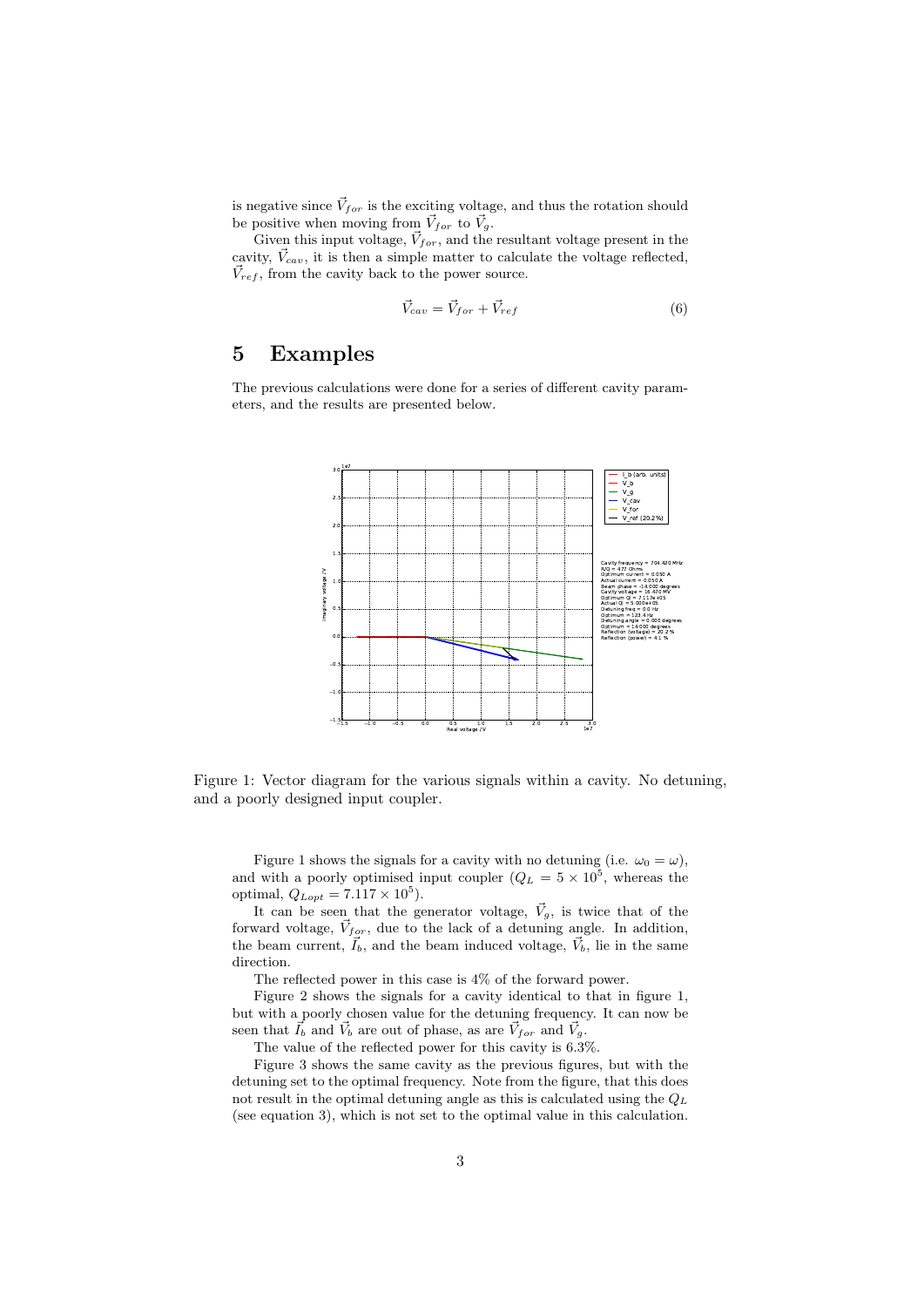

Figure 2: Vector diagram for the various signals within a cavity. Wrong detuning value, and a poorly designed input coupler.

Note that  $\vec{V}_{for}$  lies in the same direction as  $\vec{V}_{cav}$ , thus minimising the reflected power.

Figure 4 shows an optimally designed cavity, with the detuning frequency and input coupler set at their optima. It can be seen that this results in zero reflected power, as expected, and is therefore the most optimal design for power efficiency.

Figure 5 shows the case where the incorrect beam current (a factor of 2 lower than the design) is accelerated in the cavity shown in figure 4. This shows that 11% of the power is reflected in this case, and demonstrates that it is important that the expected range of beam currents is taken into account by the cavity designers. In particular, it should be remembered that the cavities are unlikely to be accelerating full current beam during the commisioning stage of the machine, and that the RF distribution plant has to be designed accordingly.

# 6 Optimising for a linac

For ESS, there will be over 200 superconducting cavities used to accelerate the beam, and it would be prohibitively expensive to design and build the optimal coupler for each of these cavities. The linac will be split into three "families" of cavities (spokes, low beta ellitpicals, and high beta ellipticals), each of which will have its own coupler design.

Therefore, instead of optimising the coupler to zero the reflected power from each input coupler, the value of  $Q_L$  for each coupler family will be chosen to minimise the total reflected power from that section.

The "cavity" class used to perform the calculations shown in section 5 was implemented in Python, and so it was a simple matter to write a function that did the necessary calculations for a linac, and to wrap this into a minimisation routine.

Data files containing the amplitude and phase of  $\vec{V}_{cav}$  for each cavity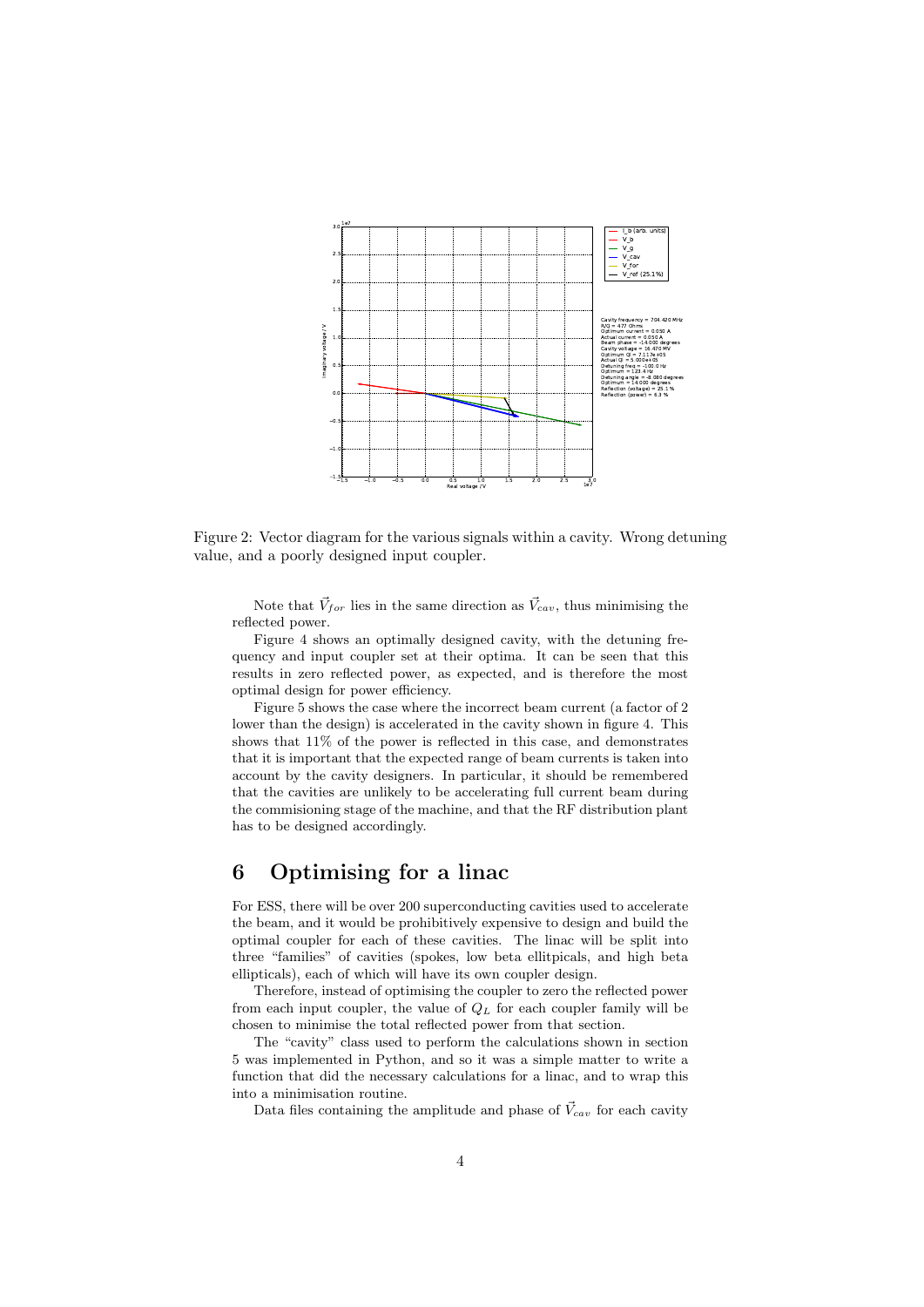

Figure 3: Vector diagram for the various signals within a cavity. Optimal detuning value, and a poorly designed input coupler.

were used to supply the input data for the cavity classes. These files also included the expected velocity,  $\beta = v/c$ , of the beam as it passed the cavity in order to allow correct scaling of the coupling of the beam to the cavity fields (transit time factor, see [2]).

The  $Q_L$  used in each cavity was identical for all cavities in the same family, however it is possible to control the amount of detuning for each cavity, so the calculation was setup to ensure that the frequency detuning was optimal for each cavity.

Figures 6 and 7 show the RF powers for each cavity in the case of the nominal & optimised (respectively) values of  $Q_L$ .

The total reflected power for all three cavity families in figures 6 and 7 is 129.3 kW & 123.7 kW, thereby giving only a 5.6 kW power saving.

Due to the fact that this saving is several orders of magnitude smaller than the total forward power (approximately 114 MW), this result may be taken as a confirmation of the suitability of the nominal parameters, rather than suggesting an updated baseline.

Figures 8 and 9 show the consequences of accelerating a beam with a current that differs from that for which the cavities were designed. In this case, they shows the situation that might be observed during the commisioning of the machine, or during an upgrade stage.

In the case of lower than expected current (figure 8), the maximum reflected power reaches approximately 10% of the forward power, while in the case of higher than expected current ((figure 9), the reflected power amounts to only 5% of the input. This implies that, depending on the expected commisioning and upgrade scenarios, it may be advantageous to optimise the couplers for a current lower than that expected in the nominal situation.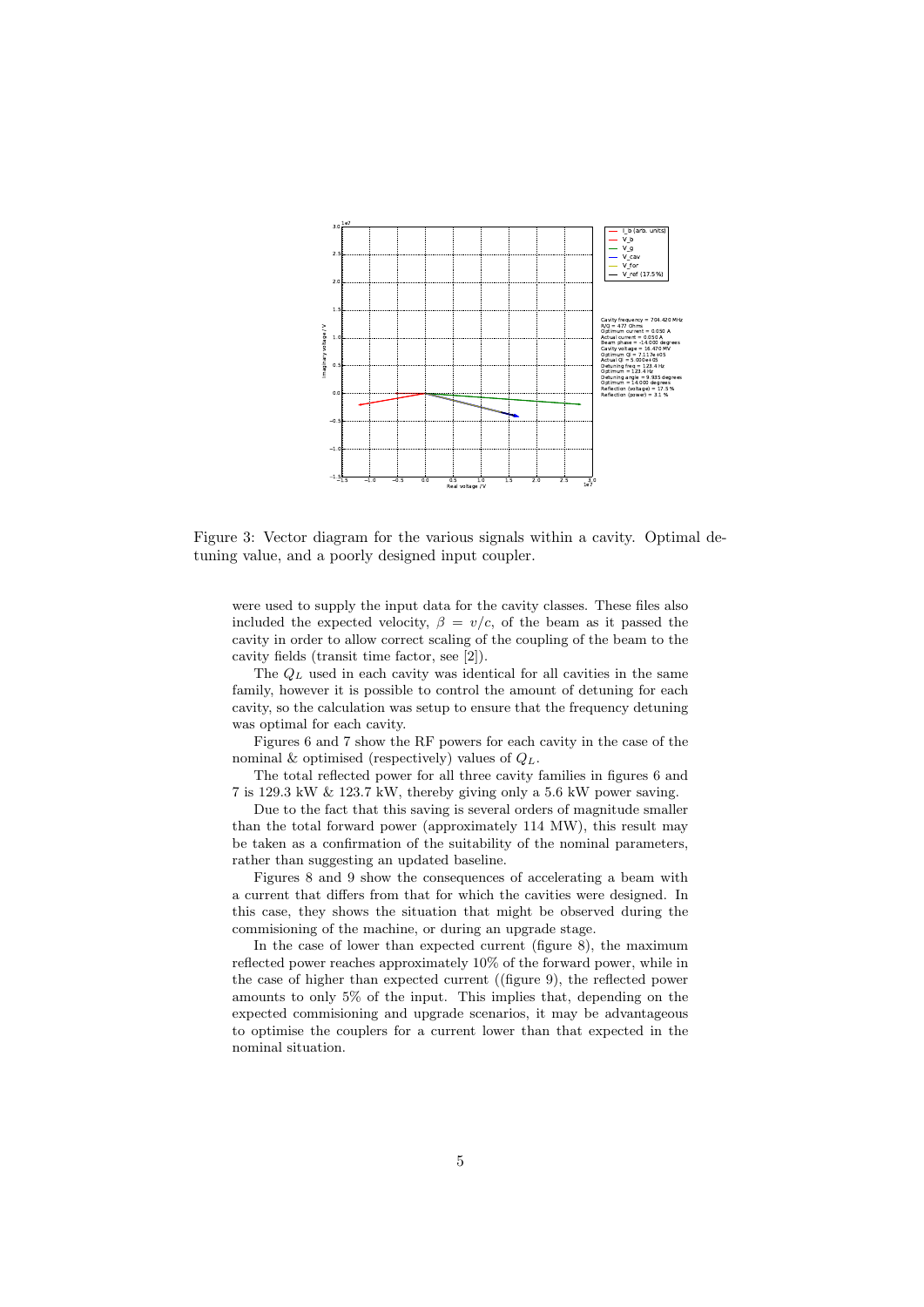

Figure 4: Vector diagram for the various signals within a cavity. Optimal detuning value and input coupler.

# 7 Conclusions

Code has been written to determine the necessary forward power vector to achieve a particular cavity voltage in the presence of various cavity and beam parameters. In particular, the optimal detuning frequency and input coupling maye be determined, and the effects of operating at nonoptimal values for these parameters calculated.

These calculations allow the expected reflected power to be predicted while varying these parameters.

Although it is possible to design and operate a cavity that will have no reflected power for the design beam current, it is not practical to consider designing each cavity as a unique device.

Instead the cavities are grouped into identical families, so the problem then becomes to set the parameters of these families in a way that minimises the total reflected power for the entire linac.

This calculation has been performed, and it has been demostrated that the baseline values for the different couplers are very close to optimal.

Depending on the commissioning and upgrade scenarios, it may be better to consider designing the couplers for a beam current lower than nominal in order to increase the range of currents that may be accelerated in this linac.

# References

- [1] T. Schilcher, "Vector Sum Control of Pulsed Accelerating Fields in Lorentz Force Detuned Superconducting Cavities", PhD Thesis, Hamburg, 1998
- [2] S. Molloy, "Dependence of cavity coupling on beam velocity", ESS Tech Note ESS/AD/0025, 2011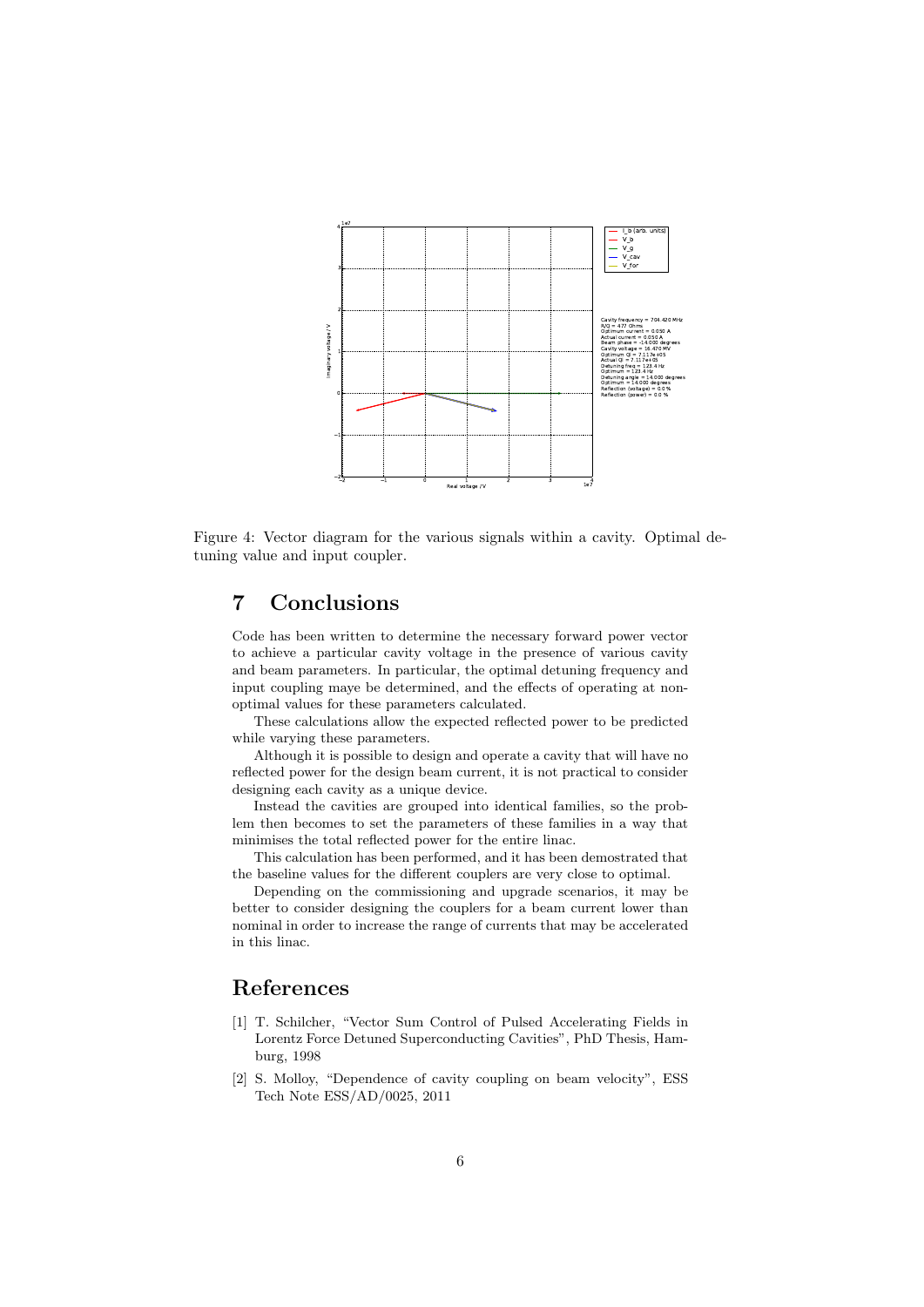

Figure 5: Vector diagram for the various signals within a cavity. Optimal detuning value and input coupler, but with the beam current a factor of 2 lower than the design.



Figure 6: Input & reflected power from each of the superconducting cavities for the nominal values of  $\mathcal{Q}_L.$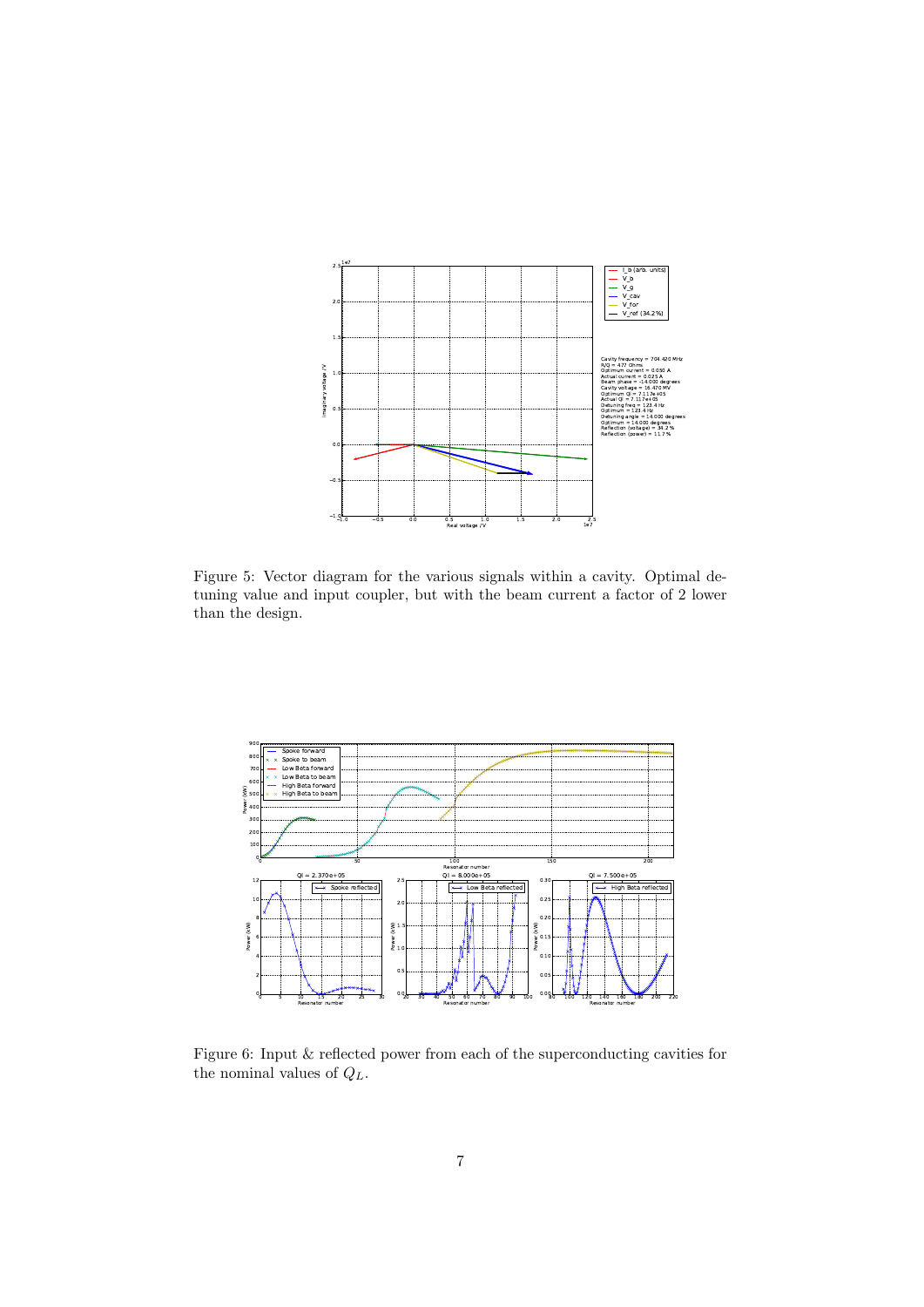

Figure 7: Input & reflected power from each of the superconducting cavities for the optimised values of  $\mathbb{Q}_L.$ 



Figure 8: Input & reflected power from each of the superconducting cavities for the nominal values of  $Q_L$ , but with a reduction of 50% in the beam current.